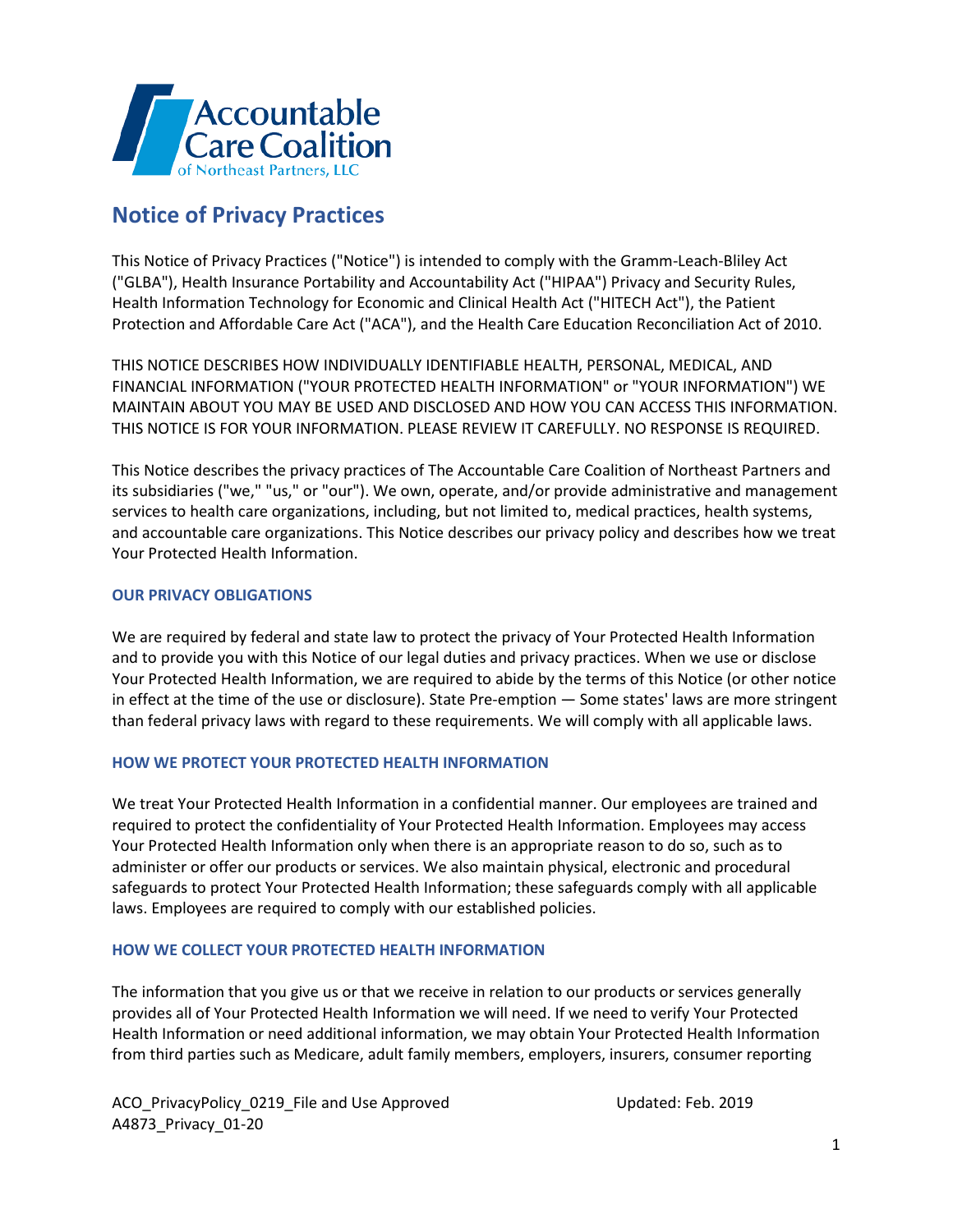agencies, physicians, hospitals and other medical personnel. Your Protected Health Information collected may relate to your finances, employment, health, avocations or other personal characteristics as well as transactions with us or with others.

#### **DISCLOSURE OF YOUR PROTECTED HEALTH INFORMATION**

#### **How We Use Your Protected Health Information**

We collect and use Your Protected Health Information for business purposes with respect to our products, services and other business relationships involving you. We may disclose any of Your Protected Health Information, within acceptable regulatory limitations, when we believe it necessary for the conduct of our business, or where disclosure is required by law. For example, Your Protected Health Information may be disclosed to others, including to enable them to provide business services for us, such as helping us to administer our products or services, perform general administrative activities, or otherwise assist us in servicing or processing a product or service requested or authorized by you. Your Protected Health Information may also be disclosed for audit or research purposes, or to law enforcement and regulatory agencies, for example, to help us prevent fraud. Your Protected Health Information may be disclosed to others that are outside of our family of companies, such as companies that process data for us, companies that provide general administrative services for us, federal or state agencies or regulatory bodies, and consumer reporting agencies. We will make other disclosures of Your Protected Health Information as permitted by law.

#### **I. Uses and Disclosures for Treatment, Payment, and Health Care Operations:**

A. We may use and disclose Your Protected Health Information to others as necessary for health care providers to render medical services, including evaluation, diagnosis, and treatment, for payment related to our products or services, and for health care operations, without your express, implied, or specific consent or authorization. In addition and without limitation, we may use and disclose Your Protected Health Information to others as follows:

*1. Payment.* We may use and disclose Your Protected Health Information to obtain payment relating to our products and services.

*2. Health Care Operations.* We may use and disclose Your Protected Health Information for our health care operations - for example, to do business planning, provide care coordination services, and conduct quality assessment and improvement activities.

*3. Treatment.* We may disclose Your Protected Health Information, such as your medical information, to a health care provider for your medical treatment.

## **II. Use or Disclosure with Your Authorization:**

We may use or disclose Your Protected Health Information for any reason other than payment, health care operations and treatment only when (1) you give us your written authorization ("Your Authorization") or (2) there exists an exception as described in Section III below. You may revoke Your Authorization, except to the extent we have taken action in reliance upon it, by delivering a written revocation statement to the Privacy Office identified at the end of this document.

ACO\_PrivacyPolicy\_0219\_File and Use Approved Updated: Feb. 2019 A4873\_Privacy\_01-20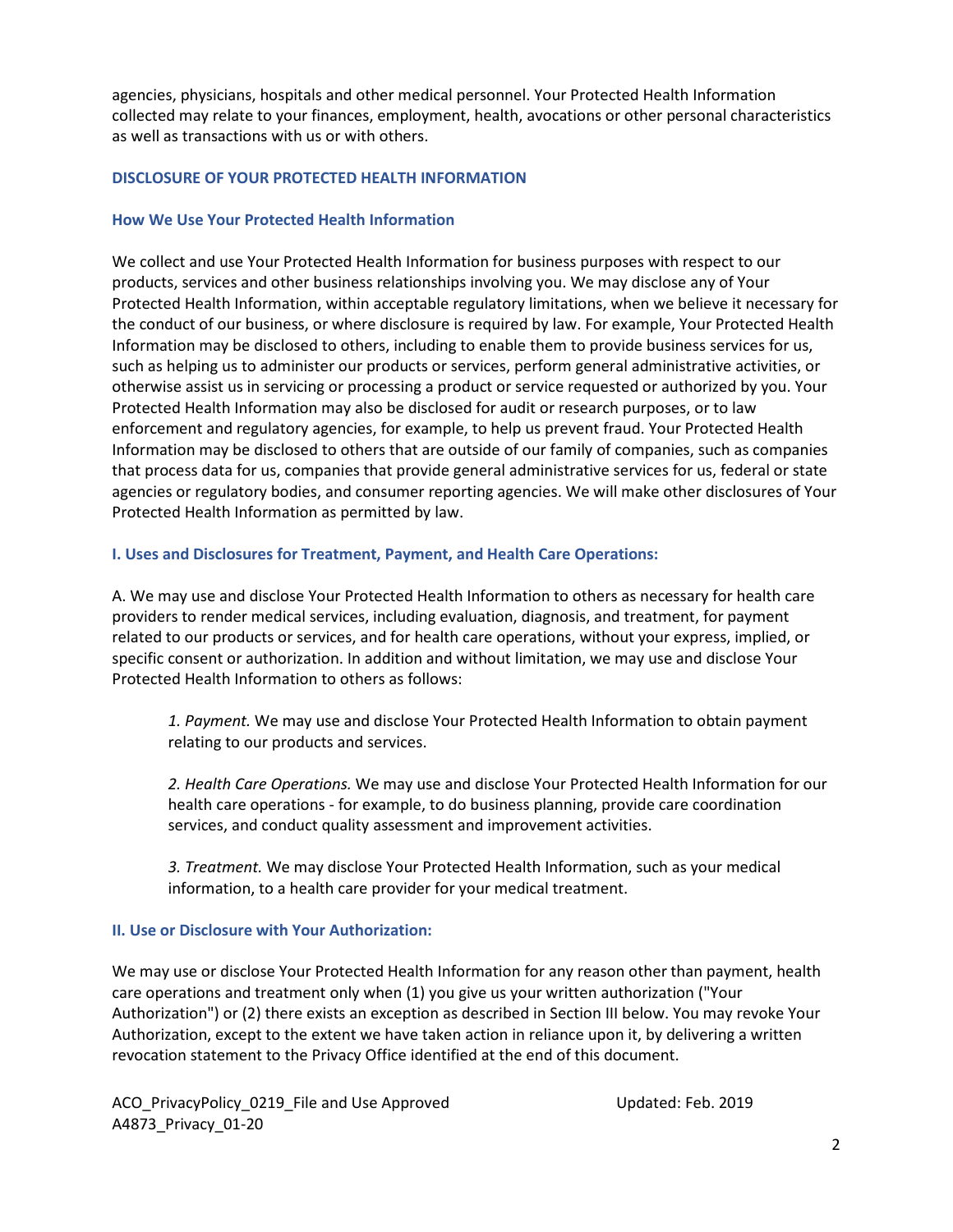#### **III. Uses and Disclosures without Your Consent or Your Authorization:**

*A. As Required by Law.* We will use or disclose Your Protected Health Information when required to do so by applicable international, federal, state or local law.

*B. Business Associates.* We may disclose Your Protected Health Information to our Business Associates that perform functions on our behalf or provide us with services if the disclosure is necessary for such functions or services. For example, we may use another company to perform administrative services on our behalf. All of our Business Associates are obligated, by law and under contracts with us, to protect the privacy of Your Protected Health Information and are not allowed to use or disclose any information other than as specified in our contract.

*C. Marketing Communications.* We may use and disclose Your Information for marketing communications made by us to you as permitted by law.

*D. Public Health Activities.* We may disclose Your Protected Health Information for the following public health activities and purposes: (1) to report health information to public health authorities for the purpose of preventing or controlling disease, injury or disability; (2) to report child abuse or neglect to the government authority authorized by law to receive such reports; and (3) to alert a person who may have been exposed to a communicable disease.

*E. Victims of Abuse, Neglect or Domestic Violence.* We may disclose Your Protected Health Information if we reasonably believe you are a victim of abuse, neglect or domestic violence to the appropriate state agency as required or permitted by applicable state law.

*F. Health Oversight Activities.* We may disclose Your Protected Health Information to a government agency, including the Centers for Medicare and Medicaid Services ("CMS"), that oversees the health care system or ensures compliance with the rules of government health programs such as Medicare or Medicaid.

*G. Judicial and Administrative Proceedings.* We may disclose Your Protected Health Information in the course of a judicial or administrative proceeding in response to a legal order or other lawful process.

*H. Law Enforcement Officials.* We may disclose Your Protected Health Information to the police or other law enforcement officials as required by law or in compliance with a court order or other lawful process.

*I. Health or Safety.* We may disclose Your Protected Health Information to prevent or lessen a serious and imminent threat to a person's or the public's health or safety.

*J. Specialized Government Functions.* We may disclose Your Protected Health Information to units of the government with special functions, such as any branch of the U.S. military or the U.S. Department of State.

*K. Disclosure to You.* We may disclose Your Information to you or your authorized representative.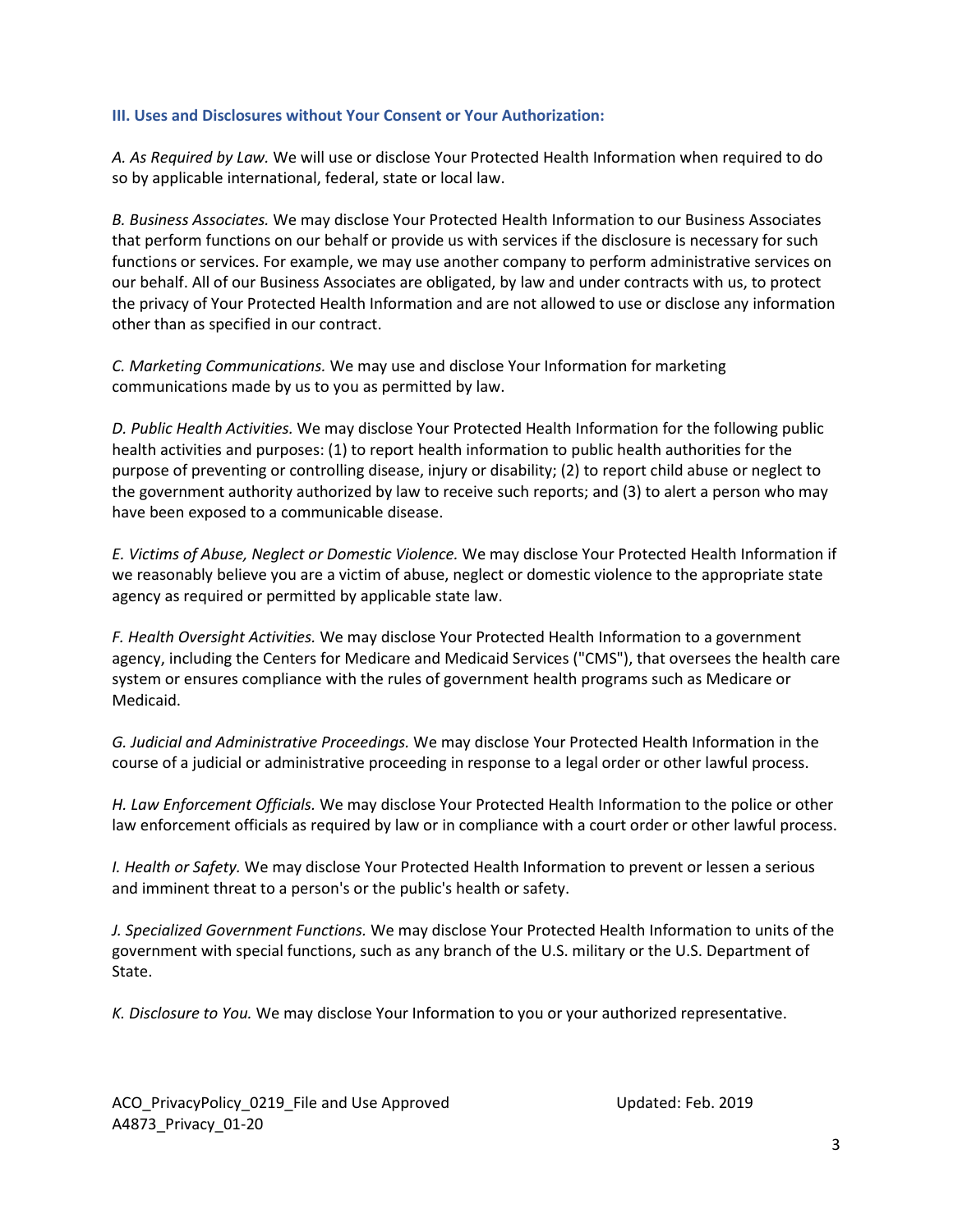*L. Disclosures to Individuals Involved with Your Health Care.* We may use or disclose your medical information in order to tell someone responsible for your care about your location or condition. We may disclose your medical information to your relative, friend, or other person you identify, if the information relates to that person's involvement with your health care.

*M. Research.* We may use or disclose Your Protected Health Information, such as your medical information, for purposes of research if we first confirm that your privacy rights will be protected, for instance if a privacy board or Institutional Review Board determines that your privacy will not be put at risk and informs us of its determination.

# **YOUR INDIVIDUAL RIGHTS**

*A. For Further Information; Complaints.* If you desire further information about your privacy rights, are concerned that we have violated your privacy rights or disagree with a decision that we made about access to Your Protected Health Information, you may contact our Privacy Office. You may also file written complaints with the Secretary of the U.S. Department of Health and Human Services (the "Secretary") Office for Civil Rights. Upon request, the Privacy Office will provide you with the correct address for the Secretary. We will not retaliate against you if you file a complaint with us or the Secretary.

*B. Right to Request Additional Restrictions.* You may request restrictions on our use and disclosure of Your Protected Health Information for treatment, payment, and health care operations in addition to those explained in this Notice. While we will consider all requests for additional restrictions carefully, we are not required to agree to all requested restrictions, but will comply with legally required restrictions. If you wish to request additional restrictions,

*C. Right to Receive Confidential Communications*. We accommodate any reasonable request for you to receive Your Protected Health Information by alternative means of communication or at alternative locations.

*D. Right to Inspect and Copy Your Information.* You may request access to our records that contain Your Information in order to inspect and request copies of your records. Under limited circumstances, we may deny you access to all or a portion of your records. If you desire access to your records, please obtain a record request form from the Privacy Office and submit the completed form to the Privacy Office. If you request copies, we will charge you a reasonable free for copying and mailing costs. You also have a right to receive a copy in electronic format, if so requested.

*E. Right to Amend Your Records.* You have the right to request that we amend Your Information maintained in our records, including case or medical management records, used, in whole or in part, by or for us to make decisions about you or with respect to our products or services. If you desire to amend these records, please obtain an amendment request form from the Privacy Office and submit the completed form to the Privacy Office. We will comply with your request unless special circumstances apply. If your physician or other health care provider created the information that you desire to amend, you should contact the provider to amend the information.

*F. Right to Receive an Accounting of Disclosures.* Upon request, you may obtain an accounting of certain disclosures of Your Information made by us, excluding disclosures made earlier than six (6) years before

ACO\_PrivacyPolicy\_0219\_File and Use Approved The Updated: Feb. 2019 A4873\_Privacy\_01-20